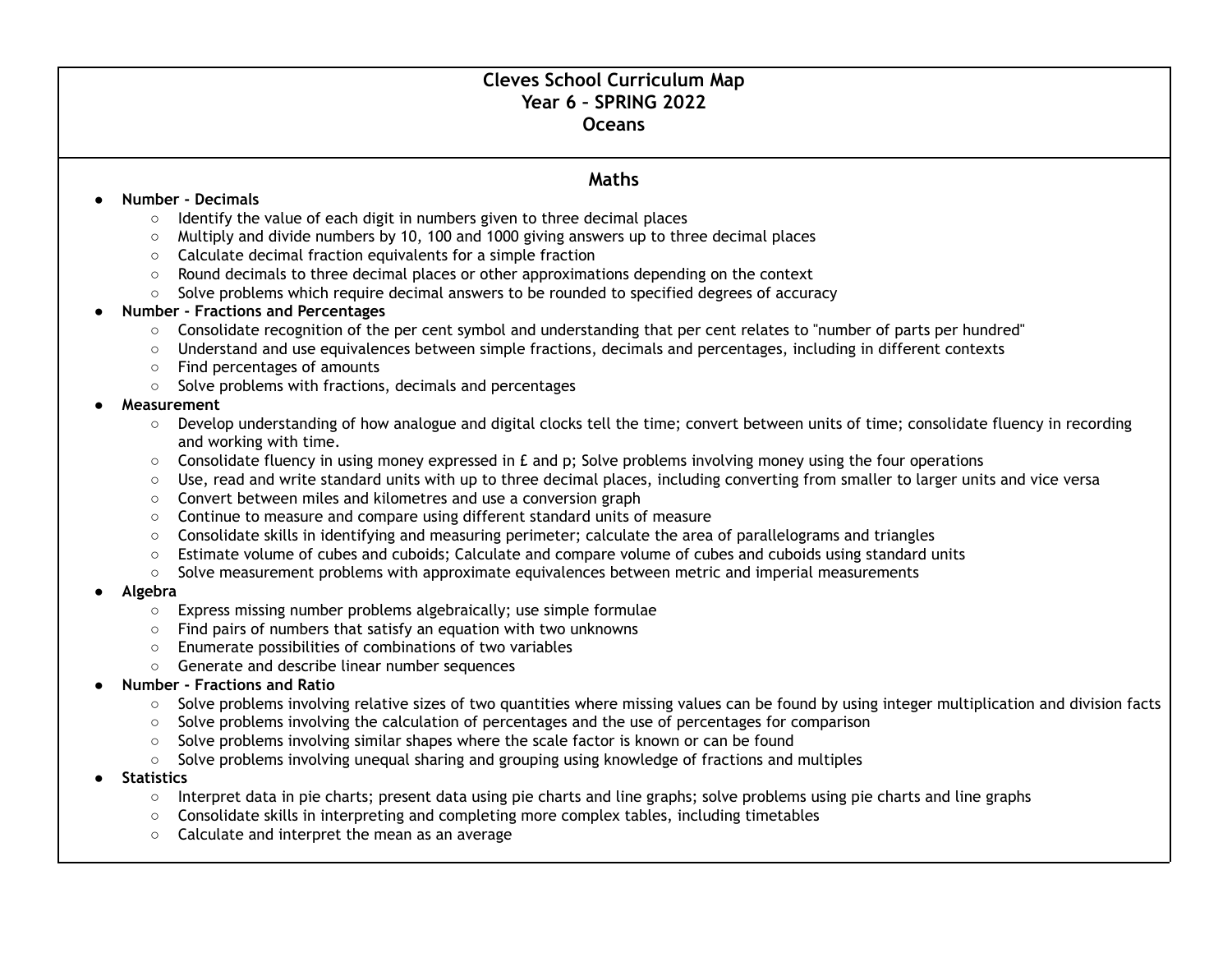# **Literacy**

#### ● **Reading**

- o Maintain positive attitudes to reading and understanding of what they read by: increasing their familiarity with a wide range of books, including myths, legends and traditional stories, modern fiction, fiction from our literary heritage, and books from other cultures and traditions
- o Maintain positive attitudes to reading and understanding of what they read by: making comparisons within and across books
- o Understand what they read by: identifying how language, structure and presentation contribute to meaning
- Writing Genres to include magazine writing, formal letter, instructions, narrative (flashback), character descriptions and narrative (suspense)
	- **o** Discuss and identify identify grammar, vocabulary and structural features of a wide range of genre, noting the level of formality and the intended audience
	- **o** Describe settings using figurative language and effective vocabulary to create appropriate atmosphere
	- o Write imaginative narratives, with coherent story structure, describing settings and characters using effective vocabulary
	- o Integrate dialogue to convey character and advance the action, including contrasting characters.
	- o Propose changes to grammar, vocabulary and punctuation in own and others' work, to enhance effects and clarify meaning.

# **● Speaking & Listening**

- **○** Speak confidently in an increasing number of situations and for a variety of purposes and contribute to discussions
- **● SPAG - Spelling, Punctuation and Grammar**
	- Spell accurately and apply spelling rules (and their exceptions) in all written work
	- Convert between active and passive voice; use passive voice to affect presentation of information in a sentence
	- Identify and use the perfect form of verbs to mark relationships of time and cause

| Computing                                                                                                                                                                               | <b>Science</b>                                                                                                                   |  |
|-----------------------------------------------------------------------------------------------------------------------------------------------------------------------------------------|----------------------------------------------------------------------------------------------------------------------------------|--|
|                                                                                                                                                                                         |                                                                                                                                  |  |
| <b>Computer Science</b>                                                                                                                                                                 | Reversible and Irreversible Change                                                                                               |  |
| To design efficient solutions to problems by creating algorithms that<br>use the fewest steps                                                                                           | To understand that dissolving, mixing and changes of state are reversible<br>changes                                             |  |
| To solve computing problems by decomposing them and creating a<br>sub-solution for each of these parts (decomposition)<br>Recognise that different solutions exist for the same problem | To explain that some changes result in the formation of new materials,<br>and that this kind of change is not usually reversible |  |
|                                                                                                                                                                                         | Light                                                                                                                            |  |
| <b>Digital Citizenship</b>                                                                                                                                                              | To understand that light normally travels in straight lines                                                                      |  |
| Recognising and Resolving e-safety concerns                                                                                                                                             | To understand how we see things                                                                                                  |  |
| Understanding what is acceptable and unacceptable behaviour<br>when using technologies, online services and social media                                                                | Use idea of light travelling in straight lines to explain size and shape of<br>shadows                                           |  |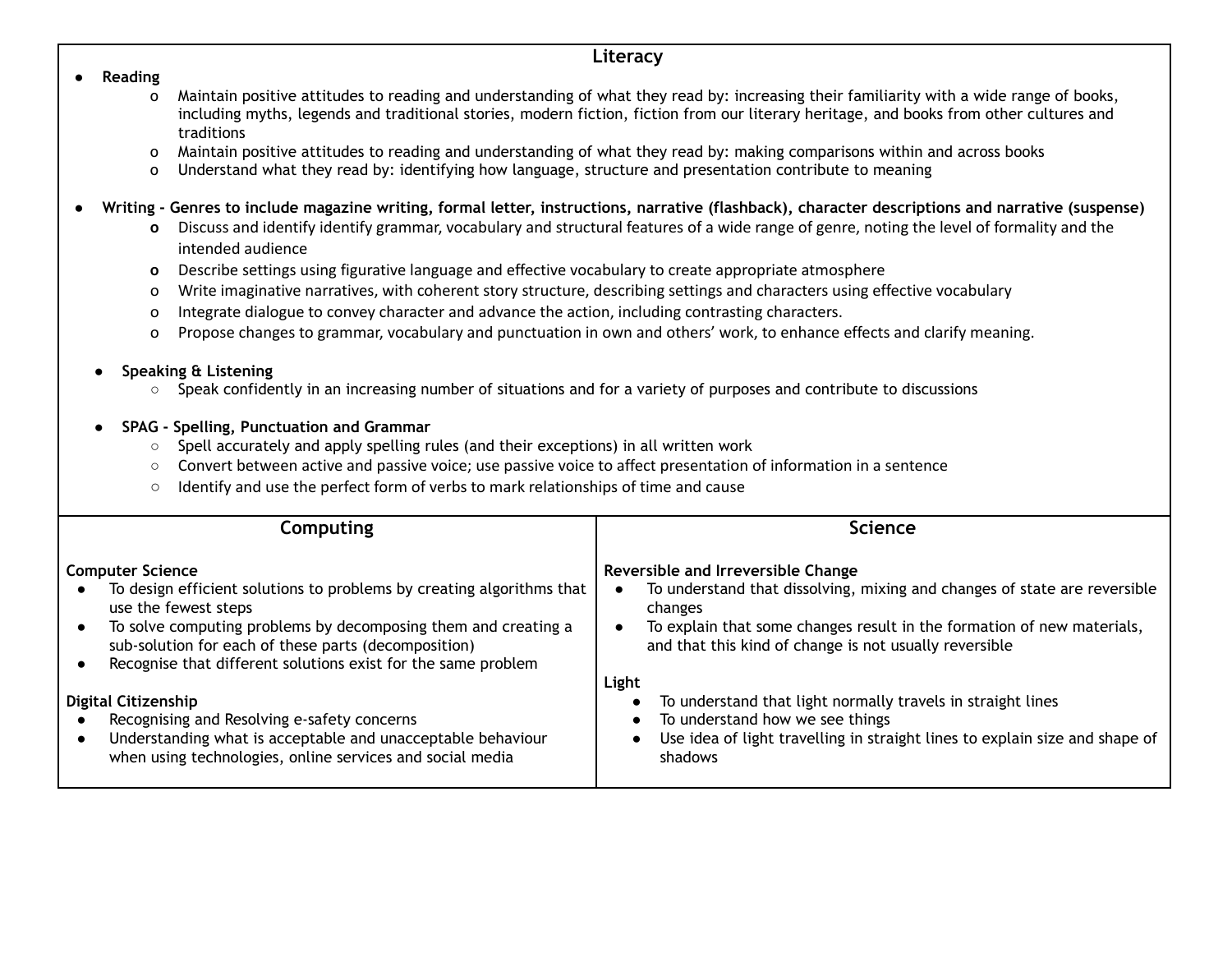| <b>PSHE/Philosophy</b>                                                                                                                                                                                                                                                                                                                                                                                                                                                                                                                                                                                                                                                                                         | Geography                                                                                                                                                                                                                                                                                                                                                                                                                                                                                                                                                                                                                                                                                                                                                                                                                                                                                                                        | <b>RE</b>                                                                                                                                                                                                                                                                                                                                                                                                                                                                                                                                                             |  |
|----------------------------------------------------------------------------------------------------------------------------------------------------------------------------------------------------------------------------------------------------------------------------------------------------------------------------------------------------------------------------------------------------------------------------------------------------------------------------------------------------------------------------------------------------------------------------------------------------------------------------------------------------------------------------------------------------------------|----------------------------------------------------------------------------------------------------------------------------------------------------------------------------------------------------------------------------------------------------------------------------------------------------------------------------------------------------------------------------------------------------------------------------------------------------------------------------------------------------------------------------------------------------------------------------------------------------------------------------------------------------------------------------------------------------------------------------------------------------------------------------------------------------------------------------------------------------------------------------------------------------------------------------------|-----------------------------------------------------------------------------------------------------------------------------------------------------------------------------------------------------------------------------------------------------------------------------------------------------------------------------------------------------------------------------------------------------------------------------------------------------------------------------------------------------------------------------------------------------------------------|--|
| <b>Families and Friendships</b><br>Attraction to others and romantic<br>relationships.<br>Gender identity and sexual<br>orientation.<br>Civil partnership and marriage.<br>Forced marriage and the law.<br>Recognising and managing<br>pressure and understanding the<br>term consent in different<br>situations.<br>Expressing your own opinions and<br>respecting other points of view.<br>Recognising and challenging<br>stereotypes.<br>Understanding the consequences<br>of prejudice and discrimination.<br>Money and Work<br>Value for money and attitudes<br>toward money and the decisions<br>they make.<br>The negative impact of money on<br>a person's emotions and wellbeing.<br>Financial risks. | Know the names and locations of the world's<br>oceans and major seas.<br>Understand the causes of pollution in the air<br>and oceans.<br>Understand key aspects of ocean pollution and<br>its effects.<br>Understand the problem of ocean plastics.<br>Know and understand strategies to tackle the<br>problem of plastic pollution of oceans.<br>Understand the process of global warming<br>through increased greenhouse gases.<br>Understand why global warming leads to rising<br>sea levels and its global impact.<br>Understand the potential impact of rising sea<br>levels on the UK.<br>Understand the impact of warming oceans on<br>marine life incl.Great Barrier Reef.<br>Understand why global warming leads to rising<br>sea levels and its global impact.<br>Know about key figures of global climate<br>change.<br>Understand key of renewable/sustainable<br>energy and their advantages and<br>disadvantages. | What can we learn about the Christian Faith from<br>the Chronicles of Narnia?<br>To understand what an allegory is and its<br>$\bullet$<br>powerful ways to explain difficult ideas<br>Adam, Eve, Christmas and Easter:<br>What are the connections?<br>Why Did Jesus Die?<br>To understand that some human relationships<br>are fragile<br>To understand that Christians believe Jesus<br>$\bullet$<br>died to mend humanity's broken relationship<br>with God.<br>To consider that Jesus' death is linked to<br>$\bullet$<br>animal sacrifices in the Old Testament |  |